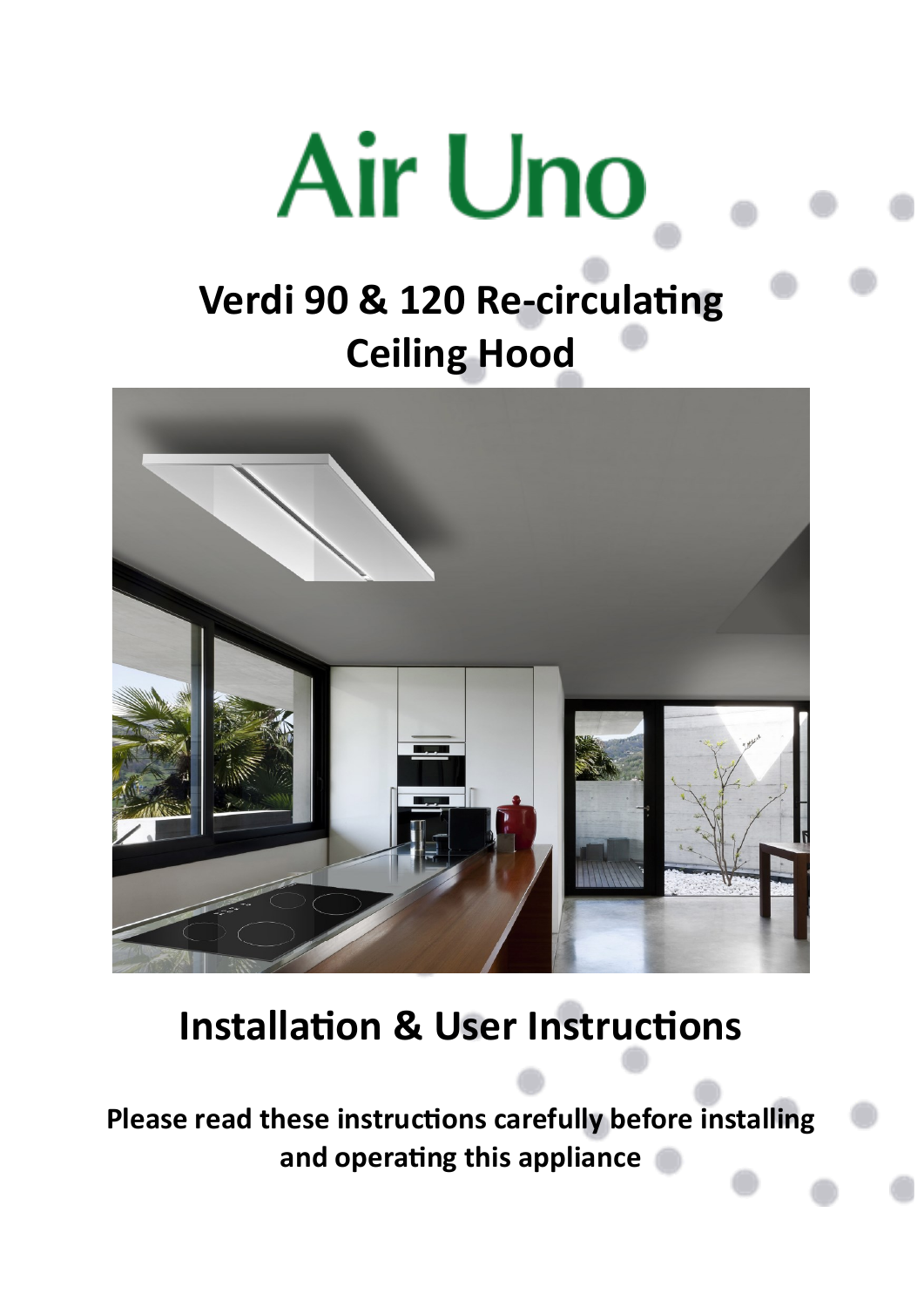# **Contents**

| 1. Introduction                            | 3       |
|--------------------------------------------|---------|
| 2. Health and Safety                       | 3-4     |
| 3. Warranty Information                    | 4-5     |
| <b>3.1 After Sales Service Information</b> | 4       |
| 3.2 How to Report a Fault                  | 5       |
| <b>3.3 Technical Assistance</b>            | 5       |
| 4. Installation                            | $5-9$   |
| <b>4.1 Assembly Instructions</b>           | $5 - 7$ |
| <b>4.2 Electrical Wiring</b>               | $8-9$   |
| 4.2.1 Electrical Wiring Diagram            | 8       |
| 4.2.2 Controls                             | 9       |
| 5. Use & Maintenance                       | 9       |
| 5.1 Changing the LED Strip                 | 9       |
| 5.2 Cleaning the Metal Filters             | 9       |
| 5.3 Cleaning the Hood                      | 9       |
| 6. Technical Data                          | 9       |
| 7. Troubleshooting                         | 10      |
| 8. Dimensions                              | 11      |
| 8.1 Verdi 90cm                             | 11      |
| 8.2 Verdi 120cm                            | 11      |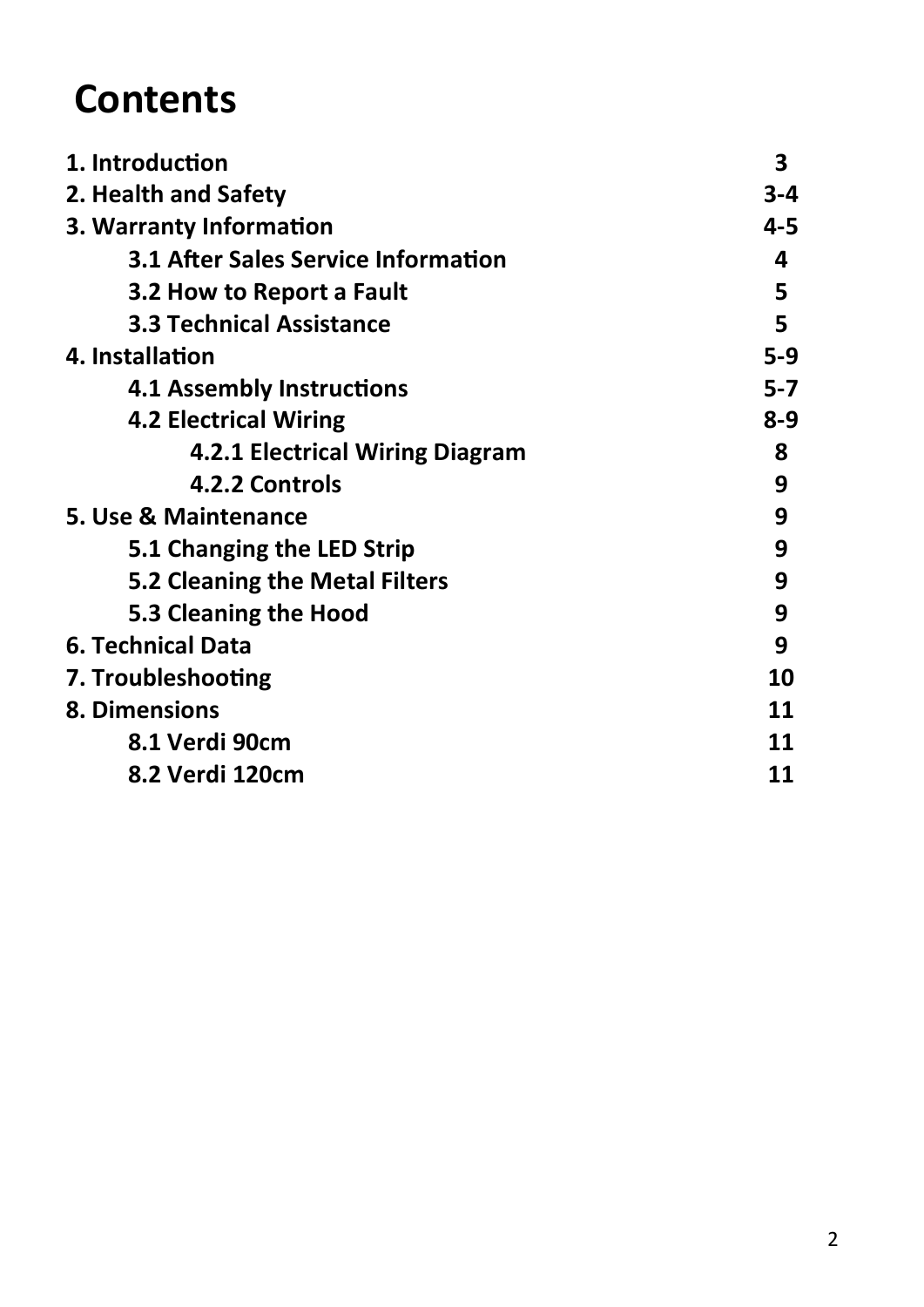# **1. Introduction**

#### Dear Customer,

We wish to thank you for choosing this Air Uno cooker hood. In order to get the best performance from your appliance we recommend that you read this booklet carefully before operating the appliance for the first time.

#### **Revisions to the publication**

In order to improve the product, to keep this publication up to date the manufacturer reserves the right to make modification without any advance notice. Any reproduction, even in part, of this manual without the consent of the manufacturer is prohibited.

#### **Care of the manual and how to consult it**

- Take good care of this manual and keep it in a place which can be easily and quickly reached.
- If this manual should be lost or destroyed, or if it is in poor condition, ask for a copy from your retailer, providing product identification data.
- Information which is essential or that requires special attention is shown in bold text.

#### **ATTENTION**

∕

H

H

This warning sign indicates that the message to which it refers should be carefully read and understood, because failure to comply with what these notices say can cause serious damage to the extractor and put the user's safety at risk. **INFORMATION** This symbol is used to highlight information which is important for proper extractor operation. Failure to comply with these provisions will compromise use of the boiler and its operation will not be satisfactory. **MANUAL**

Indicates that you should carefully read this manual or the related instructions.

# **2. Health and Safety**

# Λ

- **Installation of the cooker hood, making electrical connections, checking its operation and maintenance are all tasks which should be carried out by qualified and authorised personnel.**
- **Install the cooker hood in accordance with the**

#### **regulations in force in your local area, region and country.**

- For the correct use of the appliance and to prevent accidents, the instructions given in this booklet must always be followed.
- Before beginning any operation, the user, or whoever is preparing to operate on the appliance, must have read and understood the entire contents of this instruction booklet.
- All responsibility for improper use is taken entirely by the user and as such relieves Air Uno of any civil or criminal responsibility.
- In view of the fact that it is an electrical appliance, do not touch the appliance with wet hands.
- Before carrying out any cleaning or maintenance operation, make sure in advance that the appliance is isolated from the mains electricity supply.
- Incorrect installation or faulty maintenance (not conforming to the requirements set out in this booklet) can cause harm to people, animals or property. In such cases Air Uno is absolved from any civil or criminal responsibility.

#### **This product complies with EU Directive EU2002/96/ EC.**

The crossed bin symbol on the appliance indicates that the product, at the end of its life, must be disposed of separately from domestic waste, either by taking it to a separate waste disposal site for electric and electronic appliances or by returning it to your dealer when you buy another similar appliance. The user is responsible for taking the appliance to a special waste disposal site at the end of its life. If the disused appliance is collected correctly as separate waste, it can be recycled, treated and disposed of ecologically.

#### **WARNINGS:**

- This appliance can be used by children aged from 8 years and above and persons with reduced physical, sensory or mental capabilities, or lack of experience and knowledge if they have been given supervision or instruction concerning use of the appliance in a safe way and understand the hazards involved.
- − Children shall not play with the appliance. Cleaning and user maintenance shall not be made by children without supervision.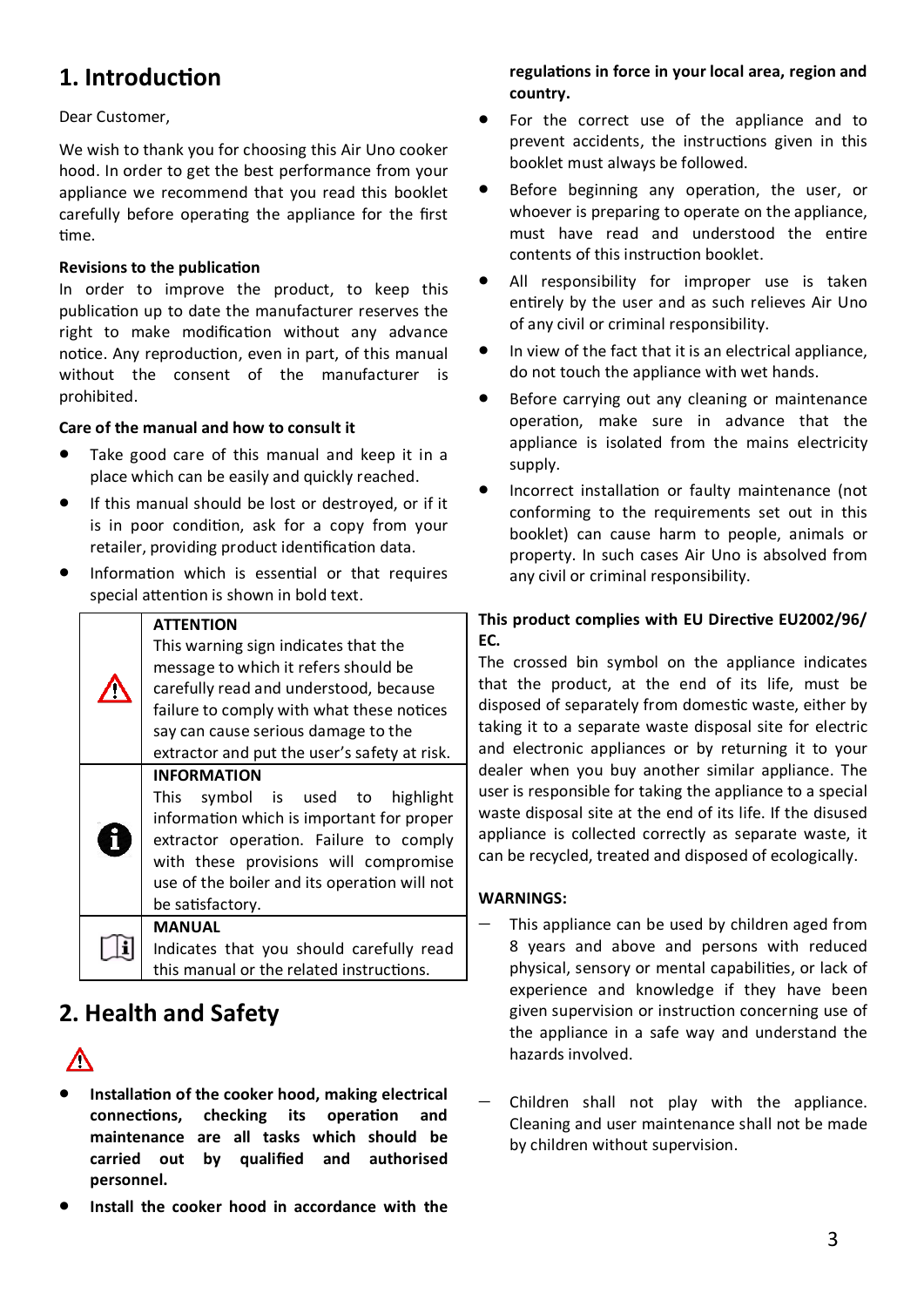- − Before cleaning or performing any periodic or urgent maintenance to the hood, isolate the mains supply and turn the main switch off.
- Do not connect the hood to any piping used for combustion appliances, such as burners, boilers or fire places.
- − Check that the main power supply corresponds to the voltage required by the hood, which is given on the silver label stuck inside the hood. Ensure that the electric system is correctly earthed and that the earth discharge works correctly.
- − When cooking do not use any materials that could form high or unusual flames. Oil that has been used twice and fats are very dangerous and could easily catch fire. Do not prepare flambé dishes under the hood.
- − Once the specialised technician has completed the installation of the hood equipped with a remote motor, all the leads, connectors, ground connections and the remote motor must not be accessible to the user. Only the installer is granted access by removing screwed on panel.
- − Respect local legislation and regulations issued by the relative authorities regarding the exhaust air when the suction is operating. Failure to respect and perform all maintenance and cleaning operations described in this handbook could cause a fire hazard.

**ATTENTION**: Accessible parts may become hot when the hood is used with cooking appliance.

## **3. Warranty Information**

╱╲

We offer a 4 year warranty on all Airuno cooker hoods, which will start from the date of delivery. The warranty covers parts and labour for the 4 year term based on whether its proved to be either faulty materials or components. We will at our own discretion either repair or replace the goods Free of Charge, including any carriage costs.

This is based on the following conditions:-

1. The product has been fitted/installed as per our instructions.

- 2. The product has been used for normal domestic purposes only, and in accordance with the manufacturer's operating and maintenance instructions.
- 3. The product has been serviced, maintained, repaired, taken apart or tampered with by any person not authorised by us.

#### **EXCLUSIONS**

This guarantee does not cover:

- Damage or calls resulting from incorrect installation, transportation, improper use or neglect, the replacement of any light bulbs or removable parts of glass or plastic.
- Costs incurred for calls to put right appliances improperly installed or calls to appliances outside the United Kingdom.
- Normal wear and tera.
- Products deemed to be in use within a commercial environment.
- Grease filter mesh.
- Bulbs and LEDs.
- Carhon filters
- Damage caused to the body by usage of detergent spray or other contaminants.
- Damage or corrosion of the LED pars, glass and stainless steel parts.
- Any products taken apart or serviced by unauthorised individuals or service engineers or replaced with other manufacturer's components.
- Product which is not installed with the correct size ducting.

This guarantee is in addition to your statutory and legal rights.

## **3.1 After Sales Service Information**

A field service engineer is available to attend a breakdown occurring during the cooker hoods guarantee period.

The cooker hood must be made available for attendance during normal working hours, Monday to Friday.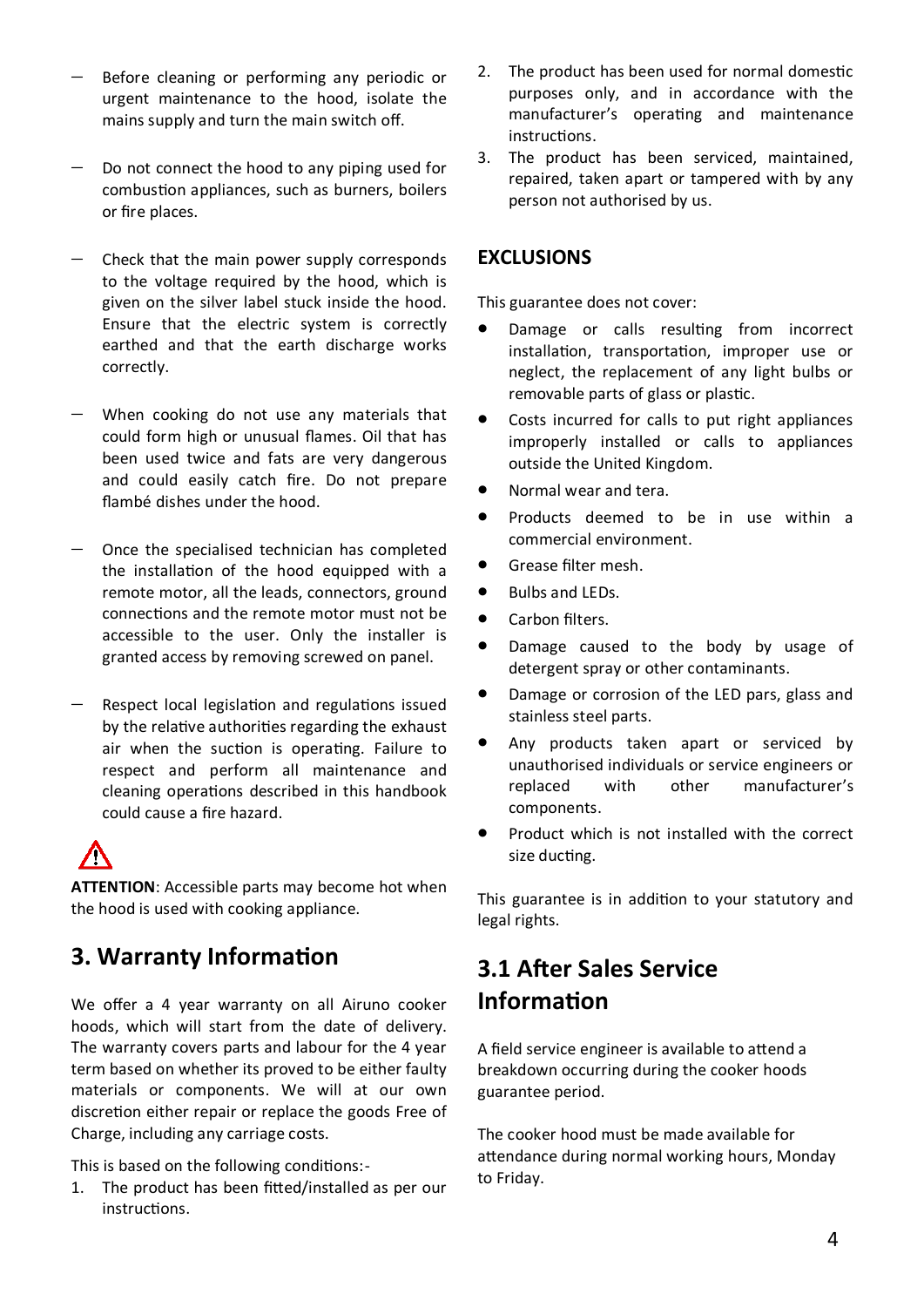## **3.2 How to Report a Fault**

#### **Step 1**

Contact your installation or service engineer. who should assess the unit and works carried out on the appliance prior to requesting the attendance of an engineer from Airuno.

#### **Step 2**

**Please note that upon attendance by an Airuno engineer, a charge will be made where: - The engineer finds no fault with the cooker hood.** 

- The cause of the breakdown is due to parts of the system not manufactured or supplied by Airuno.
- The cooker hood has not been installed in accordance with the manufacturer's instructions.
- The cooker hood has not been installed by a qualified fitter.
- The breakdown occurs outside the guarantee period.
- The appliance has not been maintained correctly.
- The breakdown occurs as a result of work on the appliance by an unauthorised third-party.

## **3.3 Technical Assistance**

A team of trained technical advisors are available to discuss any problem with the appliance. In many cases, the problem may be solved over the telephone, eliminating the need for an engineer's visit. Before making contact, please have the following information ready:

- The details of the Silver label (located on the inside of the cooker hood behind the grease filters).
- A description of the fault and any unusual behaviour by the cooker hood before the failure occurred.
- The installation date.



# **4. Installation**

The minimum safety distance between the bottom of the hood and the top of the cooking hob must be 650mm (**Fig 1**), smaller distances must be previously authorised by the manufacturer. The maximum is 1.6m and the optimum height is 1.2m.



**Ø150mm round or 220x90mm rectangular ducting must be used. Ducting with a smaller diameter could cause airflow issues and invalidate the warranty.**

The hood can be used for both filtering and suction. When the filtering function is operating, i.e. with air recycle, carbon filters must be used.

When the suction function is operating i.e. exhausting the filtered air on the outside, a suitable compensation system must be used according to current standards in force. The diameter of the fume exhaust pipe must be the same or greater than the diameter of the hood pipe union.

There must be sufficient ventilation in the room where the hood is installed, to allow simultaneous use of other appliances that use gas or other fuels.

## **4.1 Assembly Instructions**

Attention: Before proceeding with the installation, make sure that the screws and the anchors already supplied, are suitable for the type of ceiling the hood must be fixed to.

To assemble the hood use the accessories that are supplied and follow the instructions given in the enclosed hand book.

Screw hole dimensions and cut-out dimensions

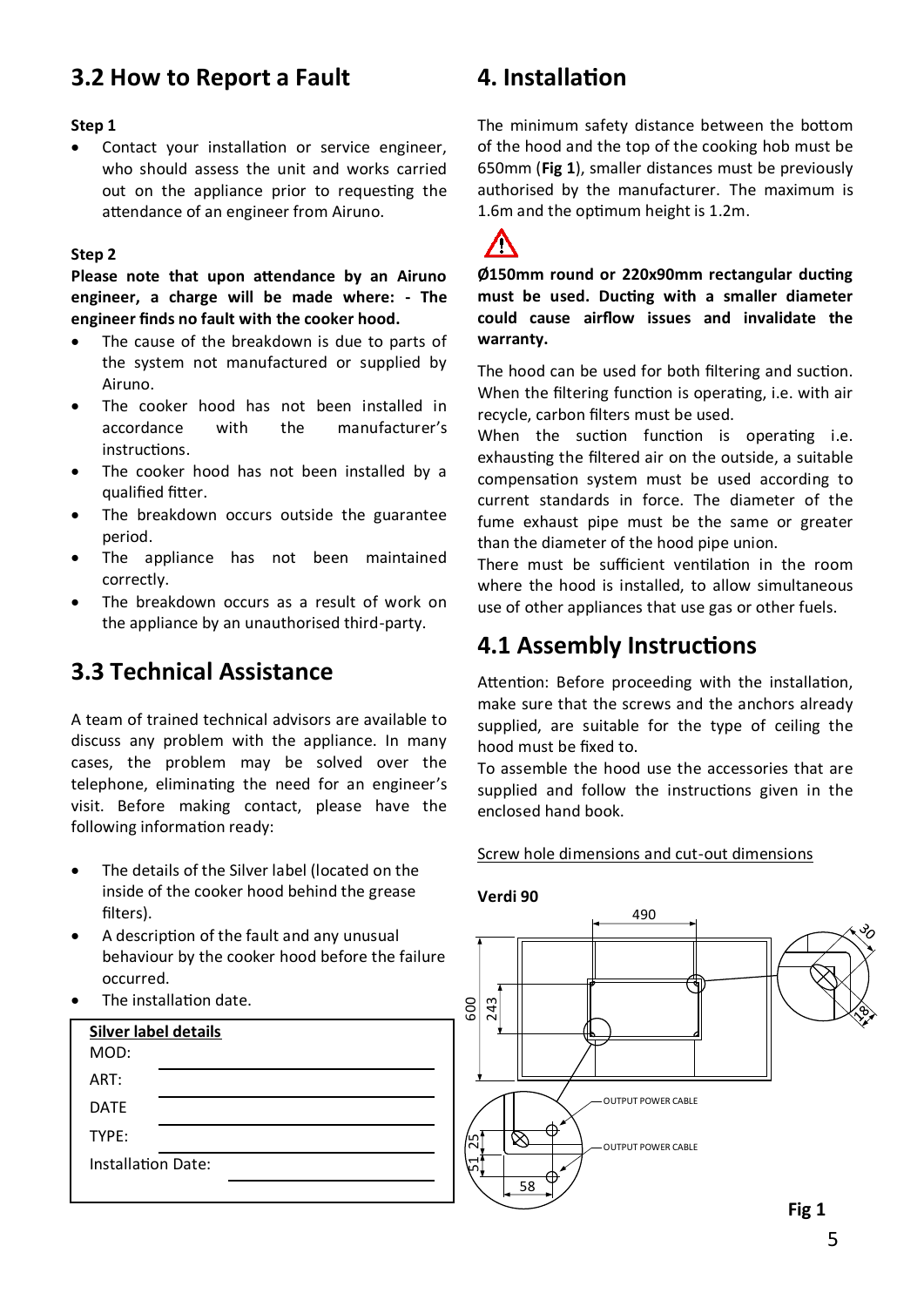



**Fig 3**

1. Drill a Ø4mm hole in the ceiling (**Fig 4**) at the 4 anchor locations (**Fig 3**).







3. Screw bolt into 4 holes leaving 15mm from the bulhead to the end of the bolt and cap (**Fig 6**).



4. Remove the cap from the bolt (**Fig 7)**.



5. Pull down at from the middle of the extractor to open both doors. If it is the 120cm Verdi only pull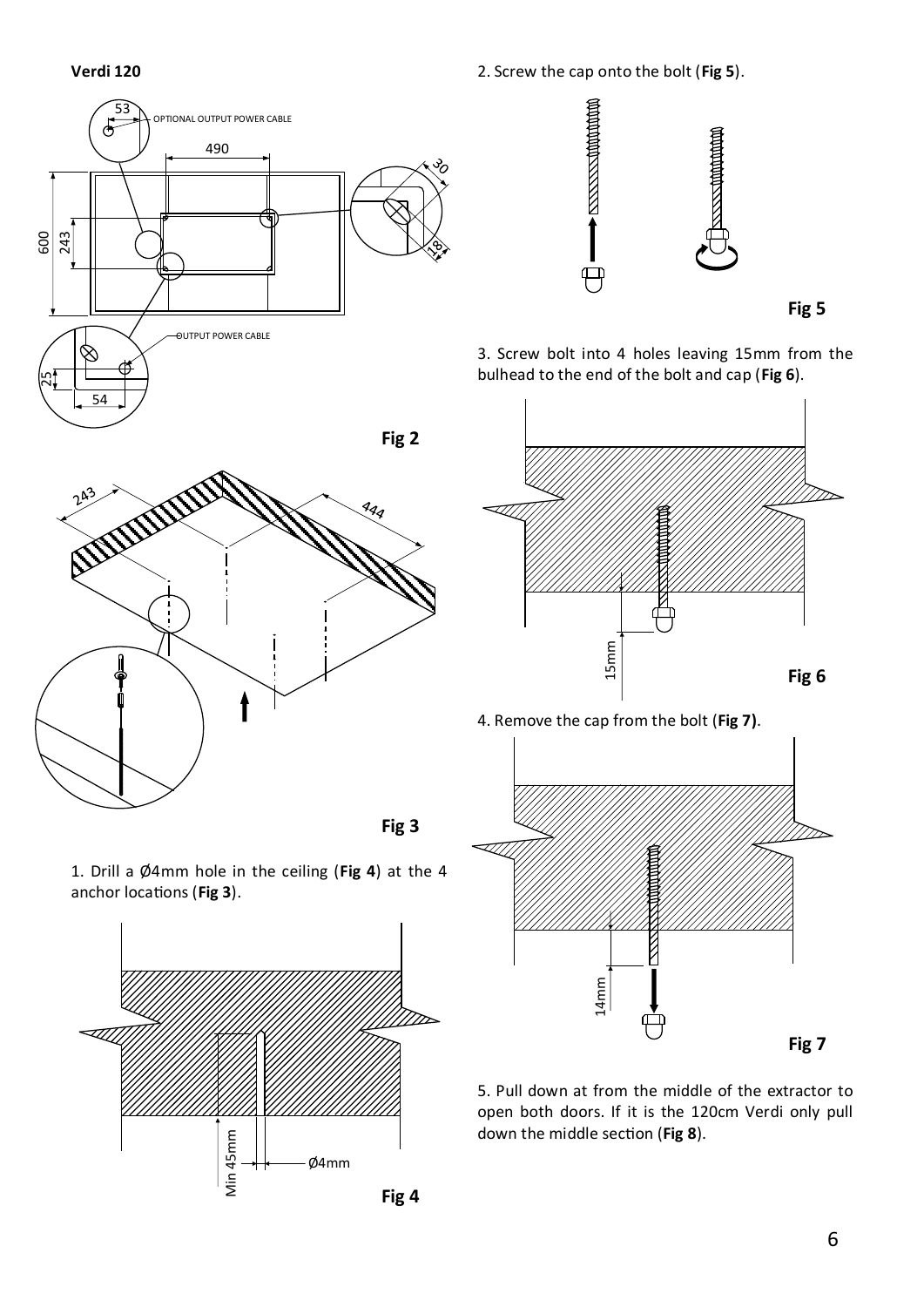

Remove the grease filters from inside the hood and the carbon filters from the top (**Fig 9**).



7. Align the fixings to the holes on the hood and tighten bolts to fix the hood to the ceiling (**Fig 10**).



8. Only tighten the bolts so the hood is fixed securely to the ceiling. If you tighten too much you will damage the frame (**Fig 11**).



9. Replace the grease filters and re-fit the carbon filters to the top side of the hood (**Fig 12**).

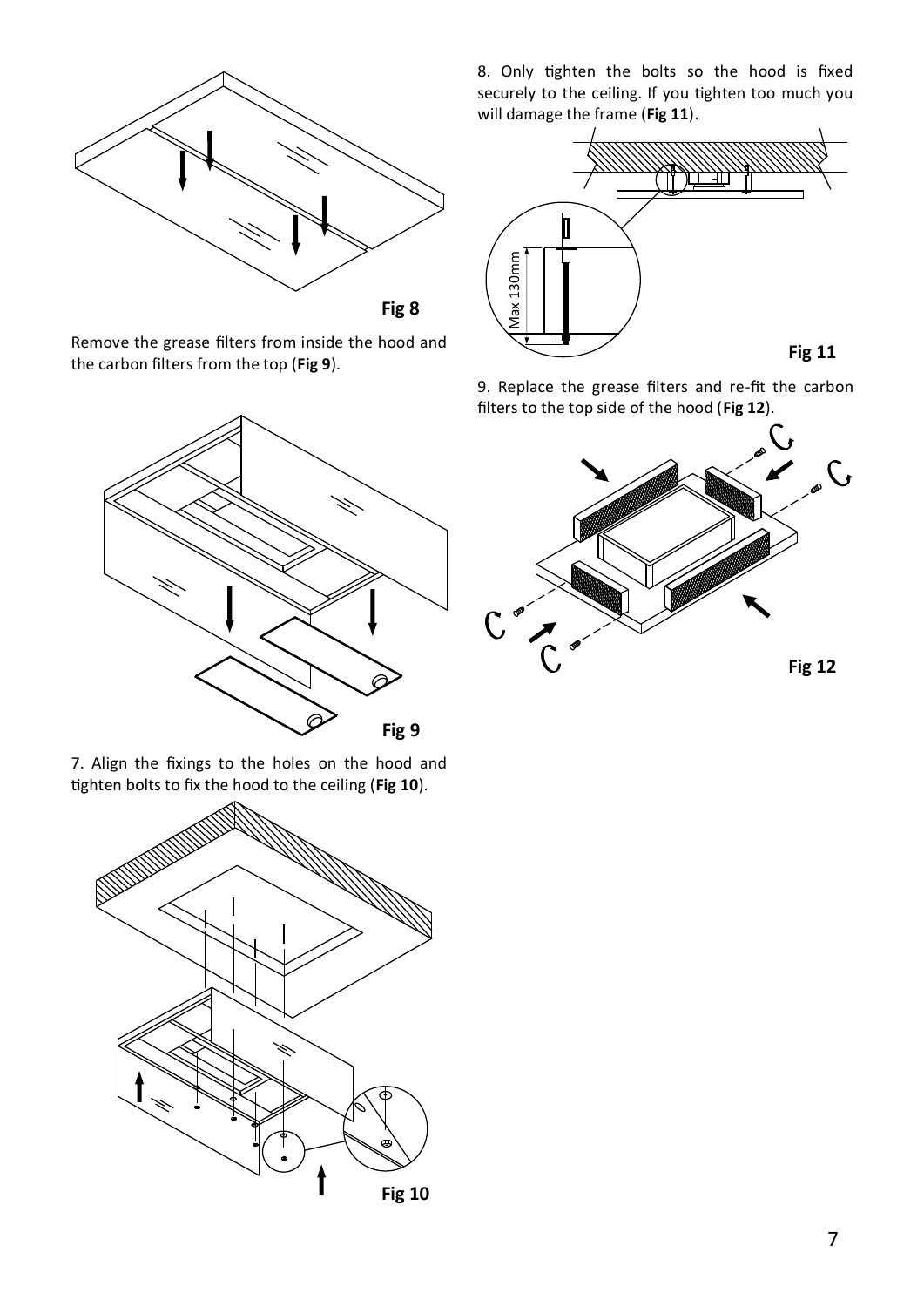# **4.3 Electrical Wiring**

The electrical wiring must be performed by a specialised electrician fully respecting current standards and legislation in force. **Check that the power supply corresponds to the voltage requested by the hood, which is given on the silver label stuck inside the hood.** Ensure that the wiring system conforms to current standards and the earth discharge works efficiently. Pay special attention to the hood power cable, ensure that it does not pass through any holes without a cable clamp. For direct connection to the electrical mains it is necessary to provide a device that ensures disconnection from

the electrical mains, with an opening distance of the contacts that allows the complete disconnection under the conditions of overvoltage category III, in accordance with the rules of installation. The plug or Omni polar switch must be accessible when the unit is installed.

If the power cord is damaged, it must be replaced by a special cord or assembly available from the manufacturer or its service agent. The cable must be of type H05VV-F 3 x 0.75mm<sup>2</sup> minimum crosssection.



#### **4.3.1 Electrical Wiring Diagram**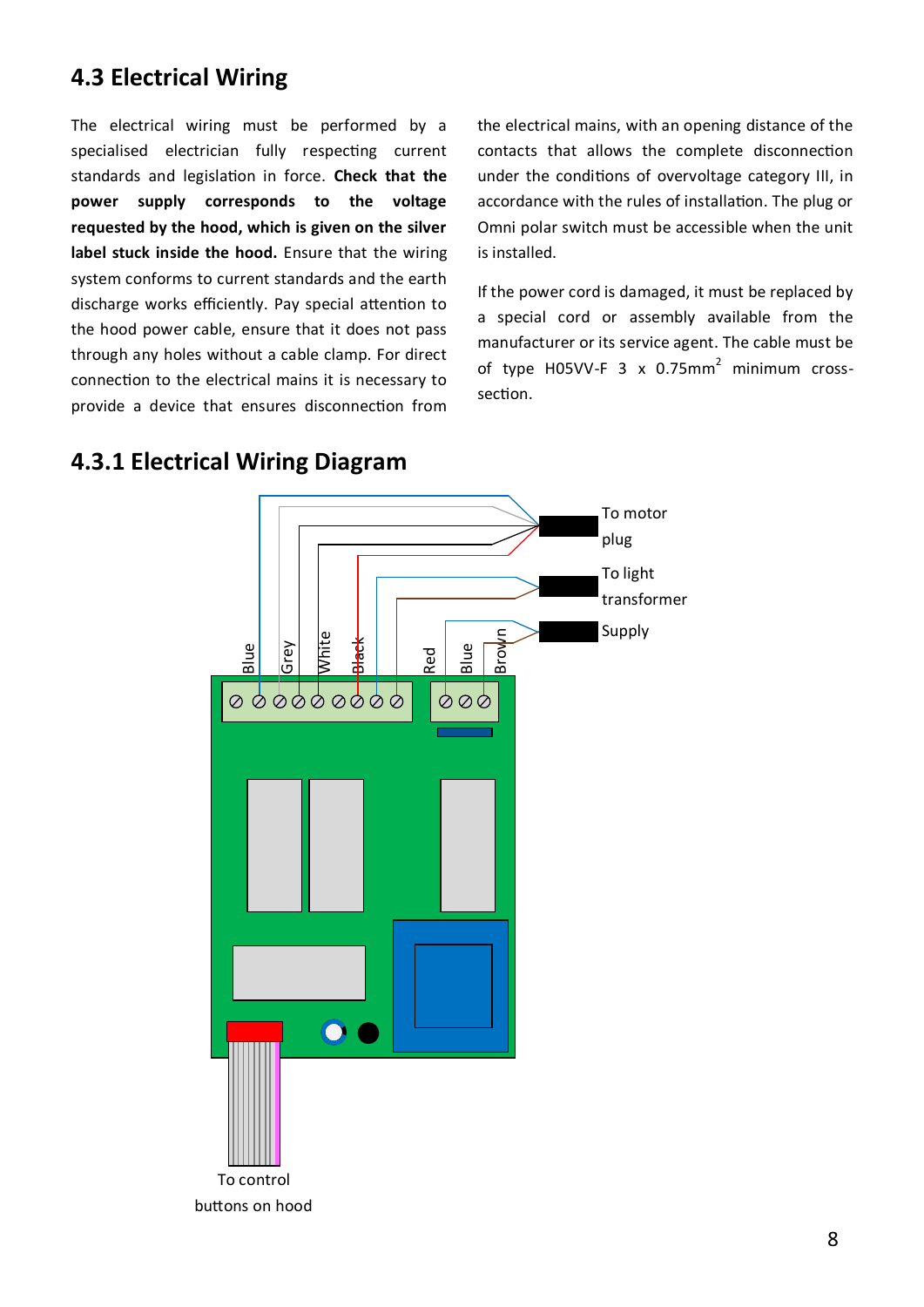## **4.3.2 Controls**

The Verdi is controlled by remote control. This allows the user to control the hoods on/off functions and motor speeds.



**Fig 18**

- Turns motor on at speed 2 and for turning the motor off.
- $(+)$  Increases motor speed.
- Decreases motor speed.
- Turns lights on.
- Timer button for turning the motor off after 10 minutes.

The extractor has a timer incorporated to remind the user to clean the grease filters. A red light indicates the filters need cleaning. To reset this press and hold the power button on the extractor until the red light goes off.

#### **5. Use & Maintenance**

**Before beginning any sort of cleaning or maintenance work, turn the power off to the hood by turning the main switch to 0 (OFF).**

## **5.1 Changing the LED Strip**

LED strip replacement should only be carried out by qualified technicians using only original spare parts.

#### **5.2 Cleaning the Metal Filters**

The metal filters fitted in the hood should be washed every 2-3 months, depending on how much the hood is used, using hot water and a liquid detergent that is not too aggressive.

The metal filters can be removed by the special handle, unhooking the front part of the filter and pulling it downwards (**Fig 19)**.



#### **5.3 Cleaning the Hood**

The surfaces of the hood should be cleaned frequently, to avoid the risk of having to remove built up and encrusted deposits and stains.

For the painted or copper plated hoods just a soft cloth with warm water and a neutral detergent, Do not pour the detergent directly onto the hood or use powdery or abrasive products. For the stainless steel hood, use special products and cloths for satin finish stainless steel (not abrasive, corrosive detergents or detergents containing chloride), ensuring to clean in the same direction as the satin finish.

Do not use aggressive products, chemical solvents or derivatives of oil distillates that could leave oily traces which could cause oxidation and polymerisation.

**The manufacturer accepts no responsibility for damage to the surface of the hood due to failure to respect these instructions.**

#### **6. Technical Data**

| Verdi 90cm & 120cm with E800 Motor |                                        |
|------------------------------------|----------------------------------------|
| Control                            | Remote control                         |
| Colour/finish                      | <b>White Glass</b>                     |
| <b>Lighting</b>                    | 1 x LED strip (90) 2 x LED strip (120) |
|                                    | (4000K)                                |
| Airflow (m <sup>3</sup> /h)        | 350-650                                |
| <b>Pressure (Pa)</b>               | 380                                    |
| Noise (db)                         | 37-58                                  |
| Power (W)                          | 90                                     |
| Voltage (V)                        | 220-240                                |
| Outlet Width (mm)                  | 150                                    |
| Weight (kg)                        | 34 (120), 26 (90)                      |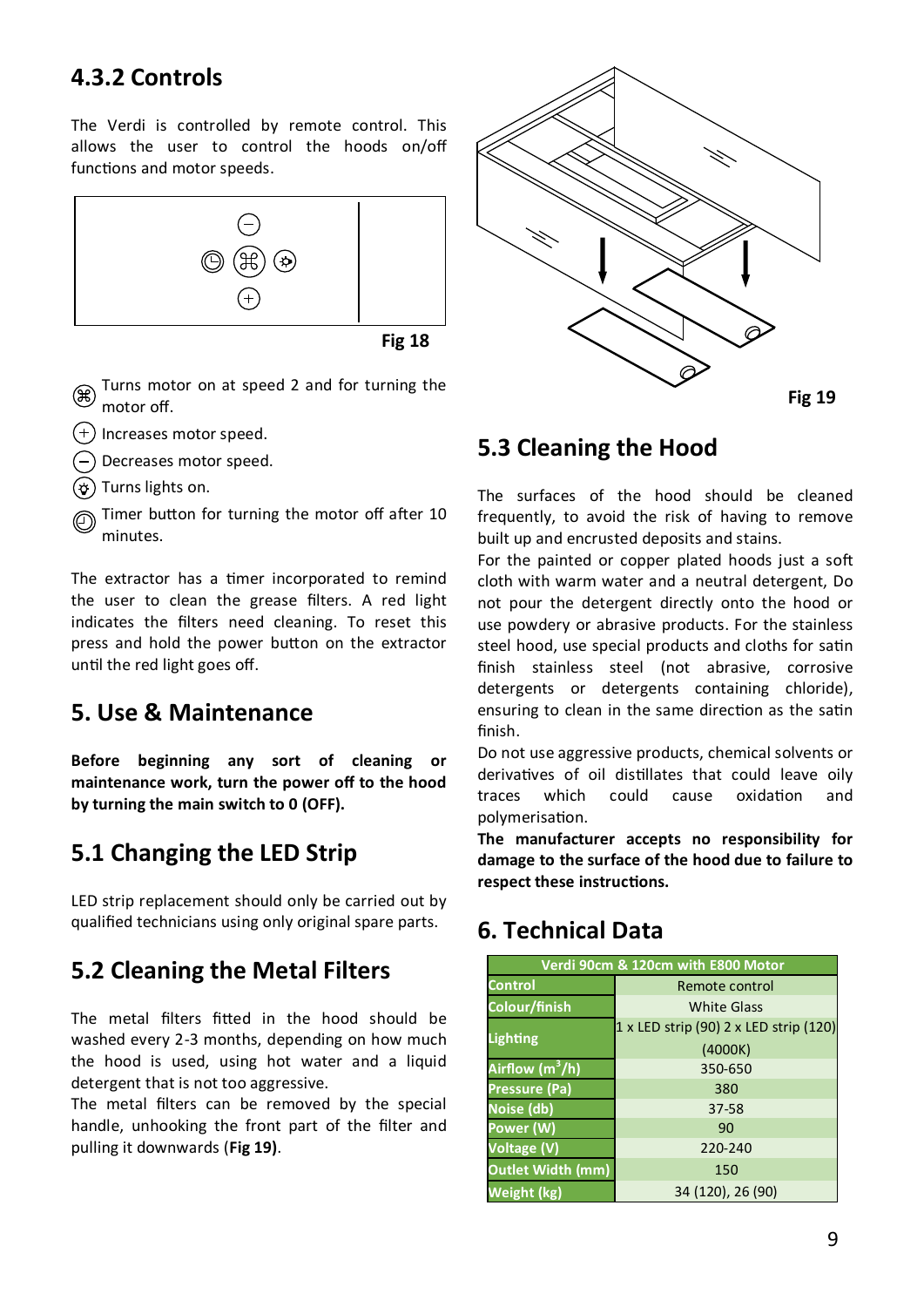# **7. Troubleshooting**

Please make sure the below has been checked before logging a service call.

#### **NOISY**

- − Check that the hood has correct size ducting (semi or rigid ideally).
- − Make sure there are no restrictions within the ducting outlet.
- − Make sure the minimum amount of 90 degree bends have been used.
- − Make sure the hood has been secured correctly as per instructions (fixing screws used to secure).
- − Make sure cable hasn't been dropped into fan area.
- Make sure back draught flaps have not been jammed semi closed against ducting.
- In re-circulation mode make sure the flue vents/grilles are not covered.

#### **POOR EXTRACTION**

- − Check that the hood has correct size ducting (semi or rigid ideally).
- − Make sure there are no restrictions within the ducting outlet.
- − Make sure the minimum amount of 90 degree bends have been used.
- Make sure back draught flaps have not been jammed semi closed against ducting.
- − Make sure ducting doesn't exceed recommended length run for the model installed.
- Make sure customer is switching hood on 10 minutes before cooking and leaving on 10-15 minutes after.
- − Advise customer to always reduce boiling water to simmer and use lids.
- On recirculation mode it is more important to use lids on pots and pans to reduce steam/humidity in room.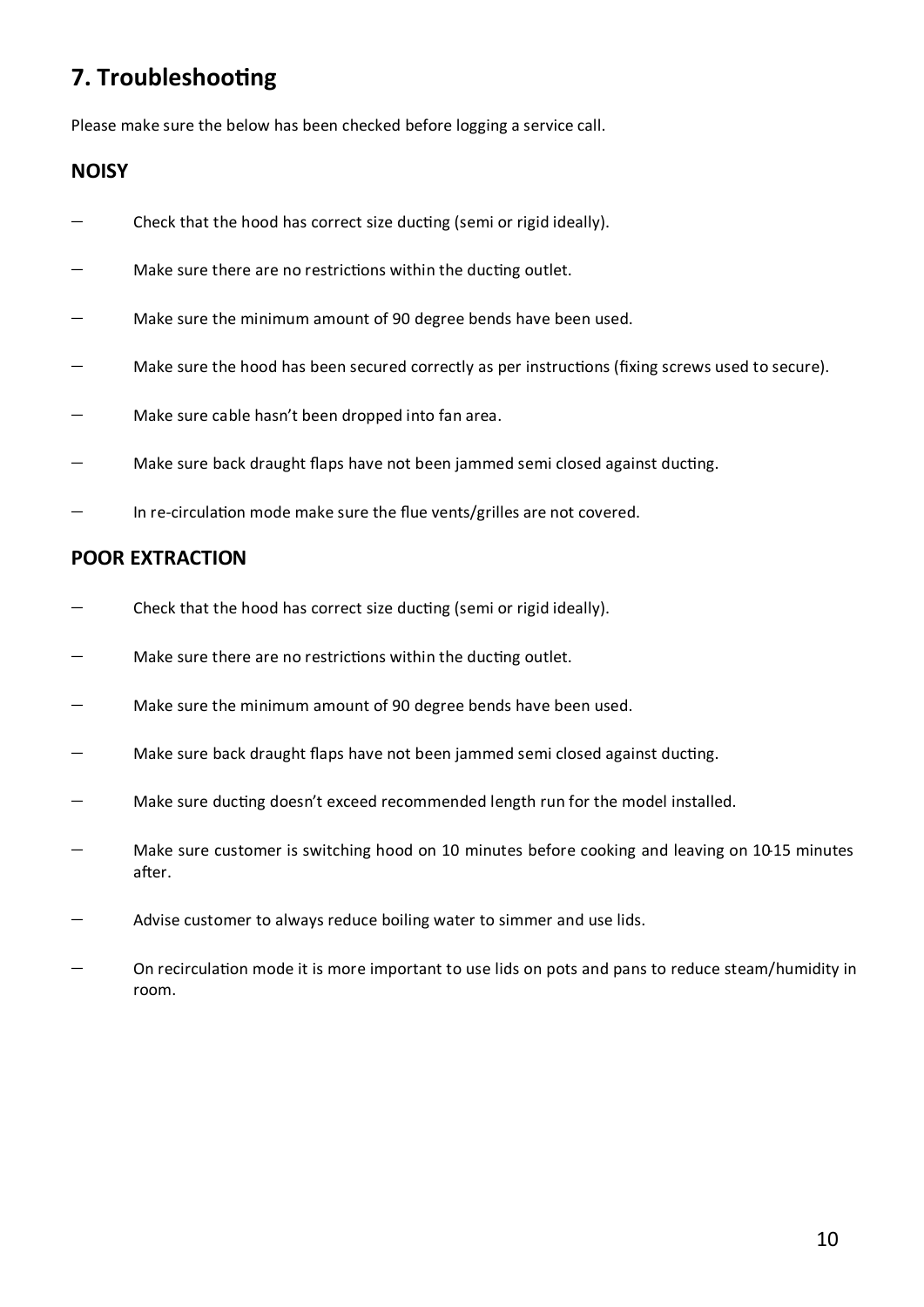# **8. Dimensions**

# **8.1 Verdi 90cm**



# **8.2 Verdi 120cm**